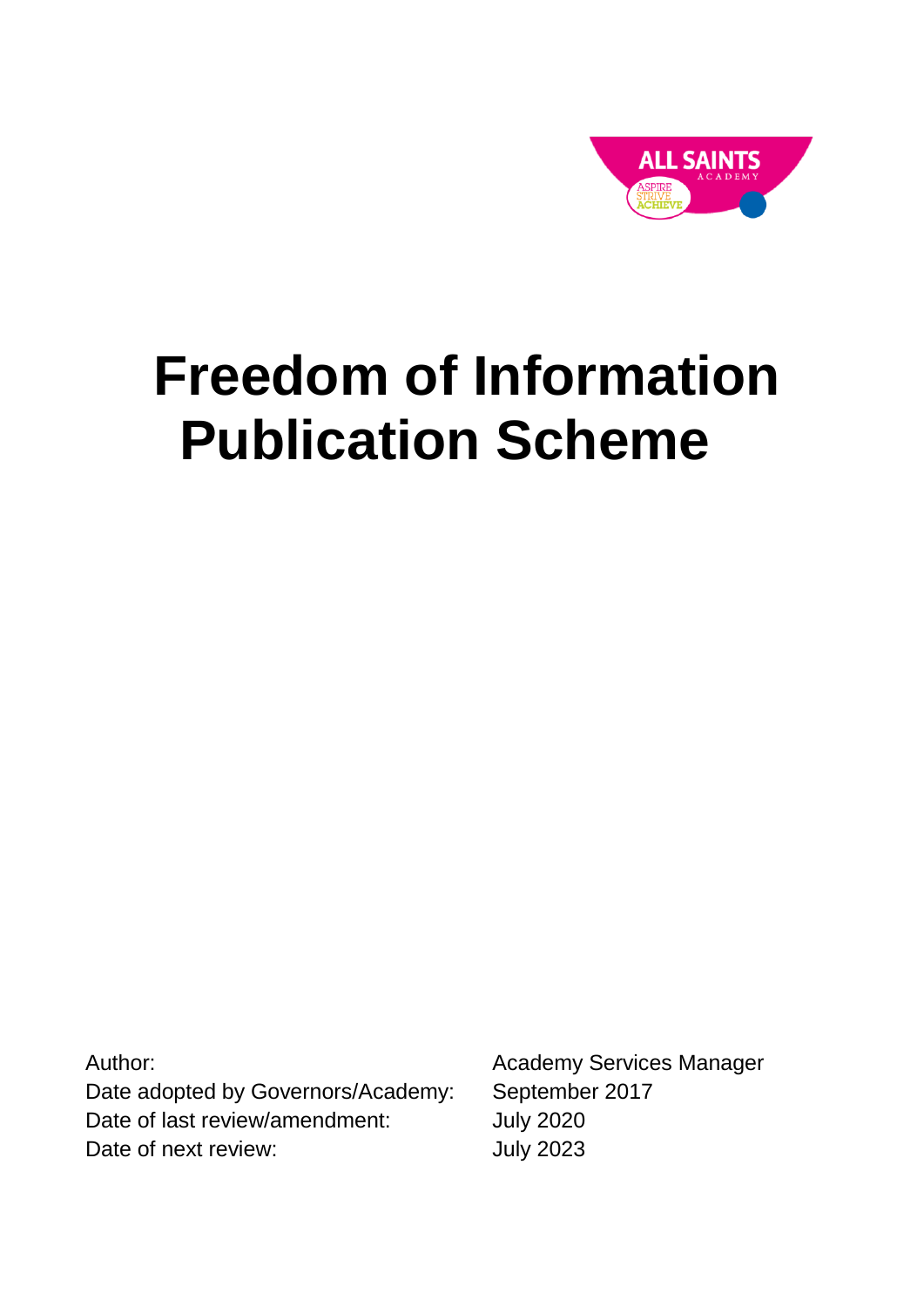*1 Peter 2: Verse 17 – 23*

#### **Introduction**

At All Saints Academy our vision is "Living Well Together with **Dignity**, **Faith** and **Hope**". We aspire to take dignified decisions and afford dignity to all members of our community, regardless of background or circumstance. Our position as a Voluntary Aided Church Academy means that the Christian faith has a central role in all of our actions and decisions. We strive for excellence in all that we do, enabling our students to transform their lives and to hope for happy and successful futures.

The Governing Body is responsible for maintenance of this scheme. The Governing Body has delegated the day to day responsibility for compliance with FOIA to the Executive Principal. The Freedom of Information Policy will be reviewed every three years by the Governing Body.

This is All Saints Academy's Publication Scheme on information available under the Freedom of Information Act 2000 (FOIA).

This scheme exists to provide a framework for supporting our stated aim of "*Living Well Together with Dignity, Faith and Hope*", and this translates into our everyday practice.

The value of dignity is particularly relevant when we consider the needs of students with Special Educational Needs or Disabilities as we want to promote a community which is inclusive and accessible by all.

#### **Purpose**

One of the aims of the Freedom of Information Act 2000 (which is referred to as FOIA in the rest of this document) is that public authorities, including all Academy Schools, should be clear and proactive about the information they will make public.

This guidance gives examples of the kinds of information that the Information Commissioner's Office (ICO) would expect schools to provide in order to meet their commitments under the model publication scheme.

To do this we must produce a publication scheme, setting out:

- The classes of information which we publish or intend to publish;
- The manner in which the information will be published: and
- Whether the information is available free of charge or on payment.

The ICO would expect schools to make the information in this document available unless:

- we do not hold the information;
- the information is exempt under one of the FOI exemptions or Environmental Information Regulations (EIRs) exceptions, or its release is prohibited under another statute;
- the information is archived, out of date or otherwise inaccessible; or,
- it would be impractical or resource-intensive to prepare the material for routine release.

The scheme covers information already published and information which is to be published in the future. All information in our publication scheme is available on the school's website or available in paper form.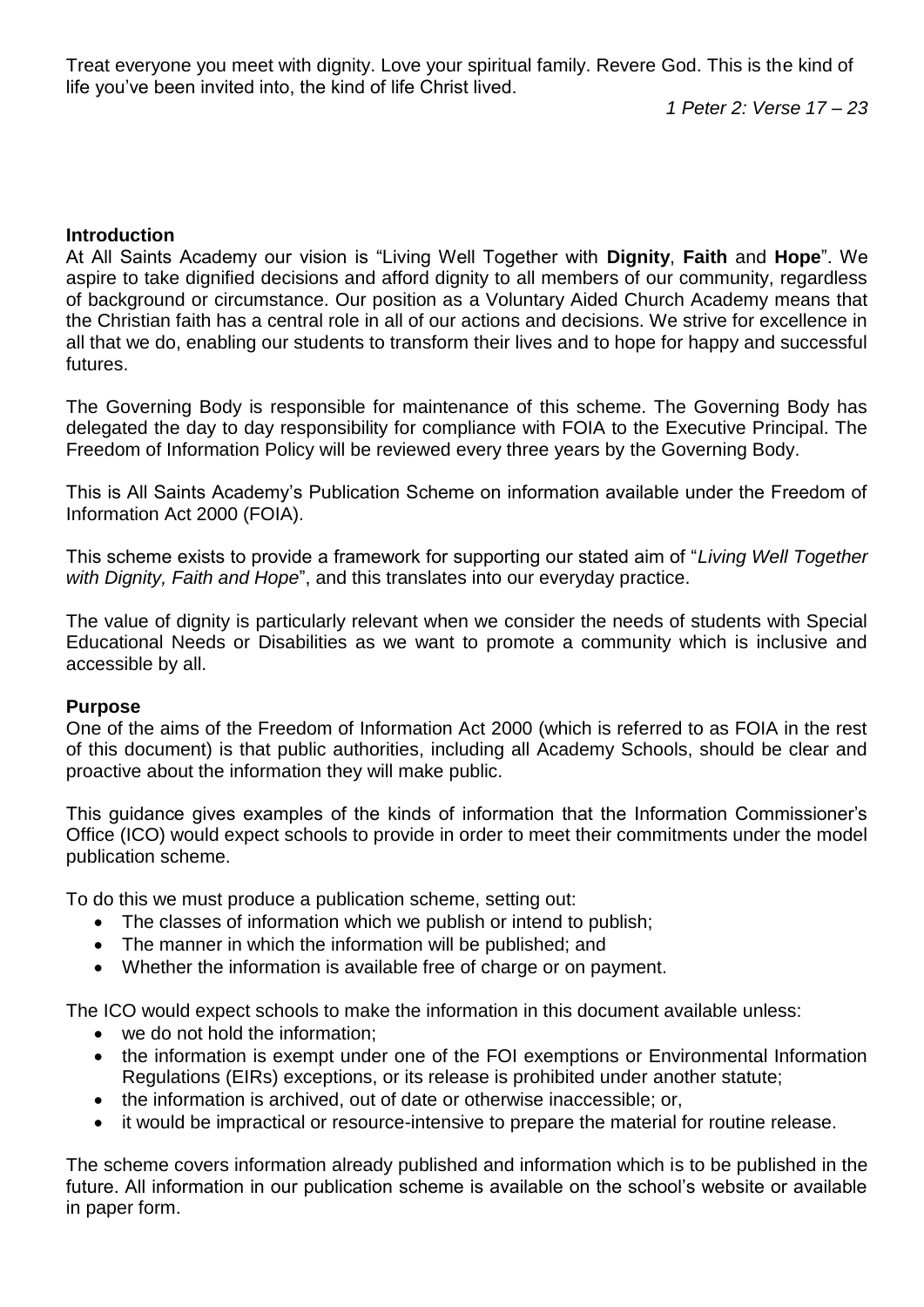*1 Peter 2: Verse 17 – 23*

Some information which we hold may not be made public, for example personal information. This publication scheme conforms to the model scheme for schools approved by the Information Commissioner.

We endeavour to share with all and make as much information as possible available online. The classes, below, provide links to information which is available. If any of the information is not available online, the scheme will explain how it can be accessed. We will continue to develop this scheme to increase the amount of information that can be accessed through it.

The Academy does not charge for information which is accessed on our website. However, we may pass on costs for reproducing information or providing it in alternative formats, and we do charge for some specialist information services. Details of these costs are listed in the Schedule of Classes of Information Currently Published.

#### **Procedure**

If you require a paper version of any of the documents within the scheme, please contact the academy by telephone, email, fax or letter. Contact details are set out below or you can visit our website.

Website <https://www.allsaintsacademydunstable.org/>

Email: [office@asadunstable.org](mailto:office@asadunstable.org)

Tel: 01582 619700

Contact Address: Denise Greenhood Academy Services Manager All Saints Academy Dunstable, Houghton Road, Dunstable, Bedfordshire. LU5 5AB

To help us process your request quickly, please clearly mark any correspondence **"PUBLICATION SCHEME REQUEST"** (in capitals please).

If the information you're looking for isn't available via the scheme, you can still contact the school to ask if we have it.

#### **Paying for information**

Information published on our website is free, although you may incur costs from your Internet service provider. If you don't have Internet access, you can access our website using a local library or an Internet café.

Single copies of information covered by this publication are provided free unless stated otherwise in Appendix 1. If your request means that we have to do a lot of photocopying or printing, or pay a large postage charge, or is for a priced item such as some printed publications or videos we will let you know the cost before fulfilling your request. Where there is a charge this will be indicated by a £ sign.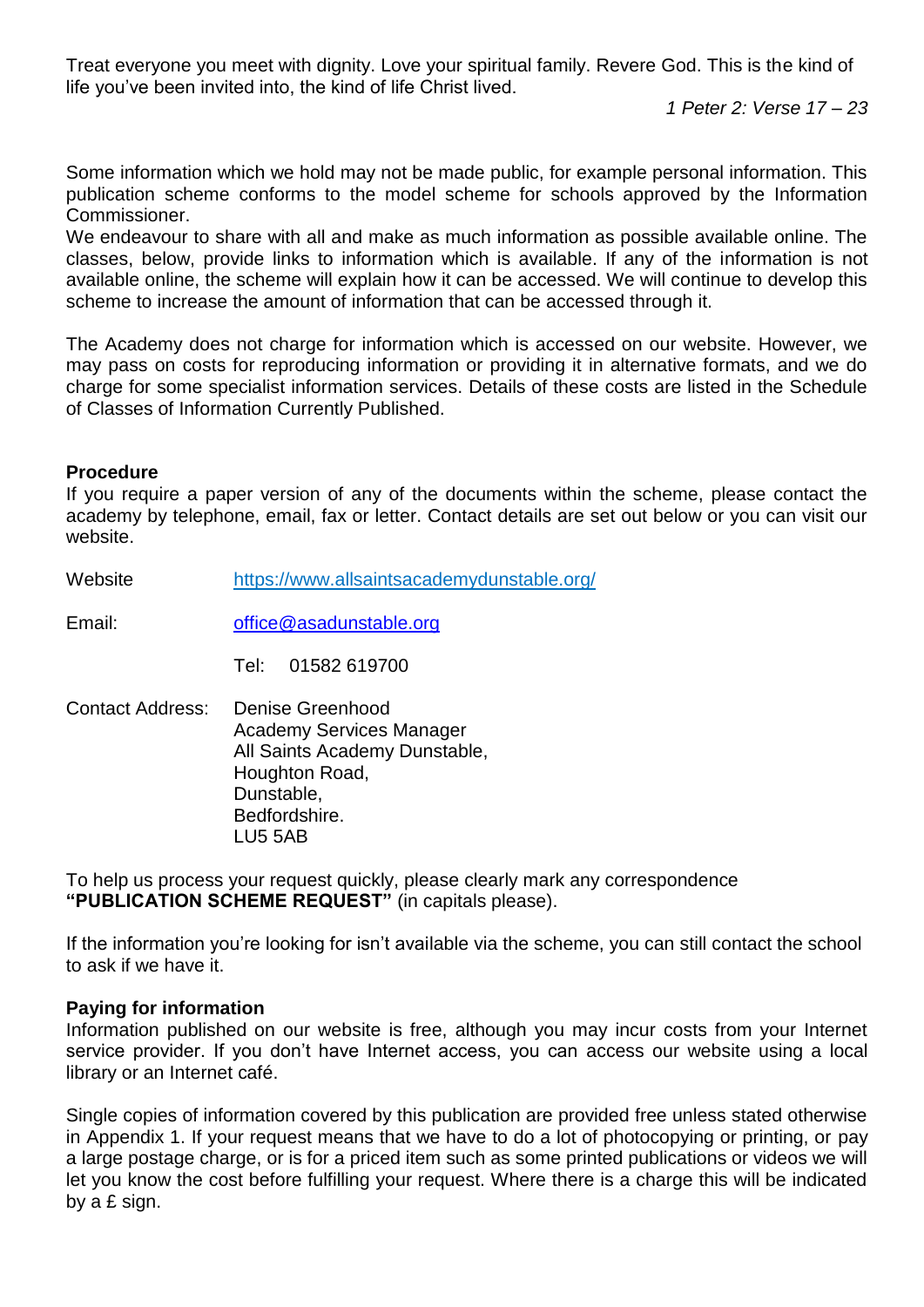*1 Peter 2: Verse 17 – 23*

#### **Feedback and complaints**

We welcome any comments or suggestions you may have about the scheme. If you want to make any comments about this publication scheme or if you require further assistance or wish to make a complaint then initially this should be addressed to;

The Principal, All Saints Academy Dunstable, Houghton Road, Dunstable, Bedfordshire. LU5 5AB

If you are not satisfied with the assistance that you get or if a resolution to your complaint has not been found and you feel that a formal complaint needs to be made then this should be addressed to the Information Commissioner's Office. This is the organisation that ensures compliance with the Freedom of Information Act 2000 and that deals with formal complaints. They can be contacted at:

Information Commissioner, Wycliffe House, Water Lane, Wilmslow, Cheshire, SK9 5AF.

Helpline: 0303 123 1113 Website: [www.ico.gov.uk](http://www.ico.gov.uk/)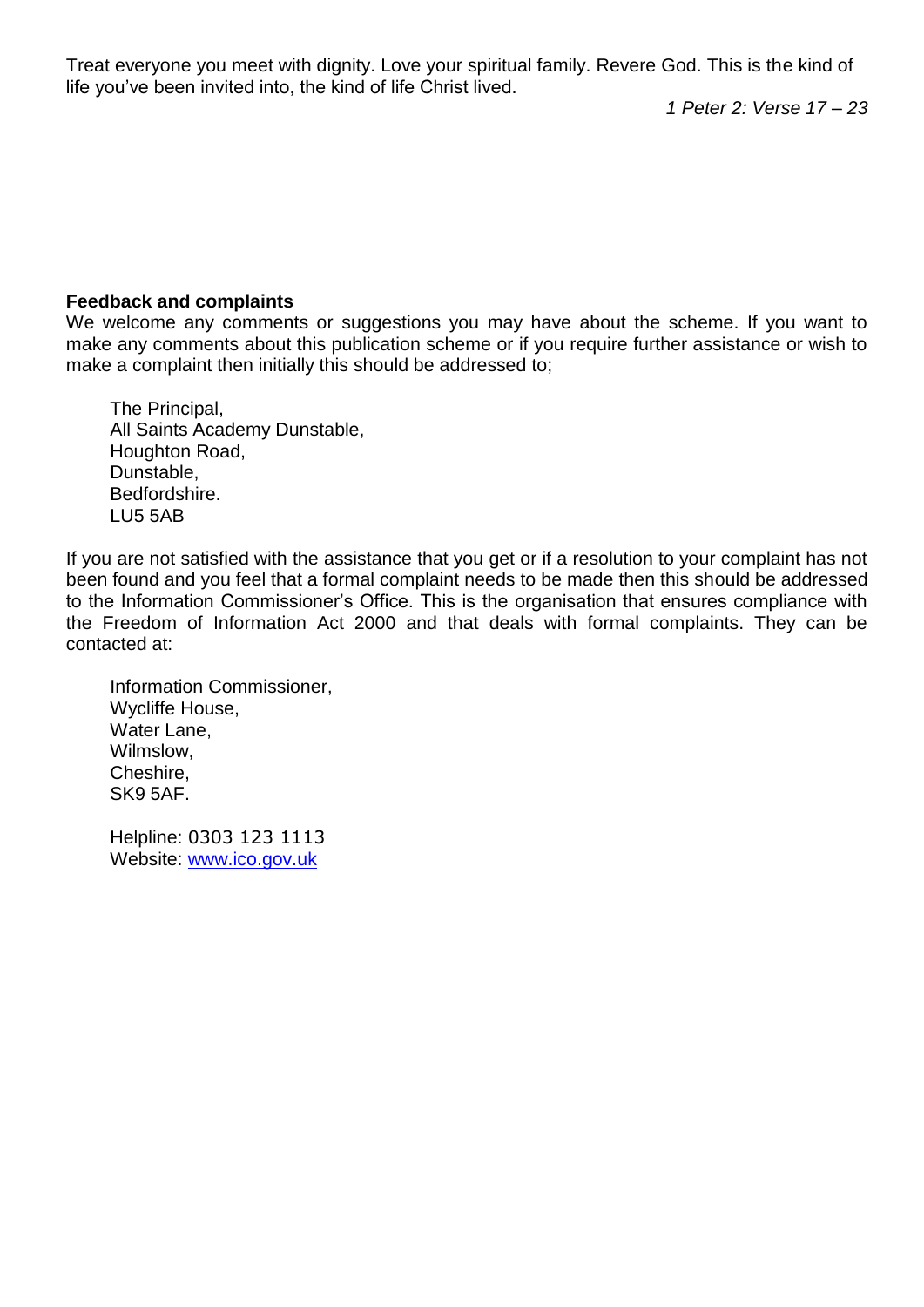*1 Peter 2: Verse 17 – 23*

| Class 1<br>Who's who in<br>the school and<br>what we do | Organisational information, structures, locations and<br>contacts.<br>This will be current information only.            | How the<br><i>information</i><br>can be<br>obtained | Cost |
|---------------------------------------------------------|-------------------------------------------------------------------------------------------------------------------------|-----------------------------------------------------|------|
| Governing Body                                          | The names, and contact details of the governors should be<br>available and the basis on which they have been appointed. | Website/<br>Printed                                 |      |
| School session<br>times and term<br>dates               | Details of school session times and dates of school terms and<br>holidays.                                              | Printed<br>and/or<br>website                        |      |
| Location and<br>contact<br>information                  | The address, telephone number and website for the school<br>together with the names of key personnel.                   | Printed<br>and/or<br>website                        |      |

| <b>APPENDIX 1: Classes of information currently published</b> |  |
|---------------------------------------------------------------|--|
|---------------------------------------------------------------|--|

| Class 2<br>What we spend<br>and how we<br>spend it | Financial information about projected and actual income<br>and expenditure, procurement, contracts and financial<br>audit. Current and previous two financial years as a<br>minimum                                      | How the<br>information<br>can be<br>obtained | <b>Cost</b> |
|----------------------------------------------------|--------------------------------------------------------------------------------------------------------------------------------------------------------------------------------------------------------------------------|----------------------------------------------|-------------|
| Annual budget<br>plan and financial<br>statements  | Annual Financial Statement as submitted to the DfE                                                                                                                                                                       | On.<br>application                           | £           |
| <b>Capital Funding</b>                             | Statutory Accounts: Sources of funding & income e.g. Funding,<br>grants and investment income                                                                                                                            | On.<br>application                           | £           |
| Additional<br>Funding                              | Income generation schemes and other sources of funding                                                                                                                                                                   | On<br>application                            | £           |
| Procurement and<br>contracts                       | Details of procedures used for acquisition of goods and<br>services. Details of contracts that have gone through a formal<br>tendering process                                                                           | On<br>application                            | £           |
| Pay Policy                                         | The statement of the school's policy and procedures regarding<br>teachers' pay.<br>• Staffing and grading structure<br>• Governors' allowances<br>Details of allowances and expenses that can be claimed or<br>incurred. | On<br>application                            | £           |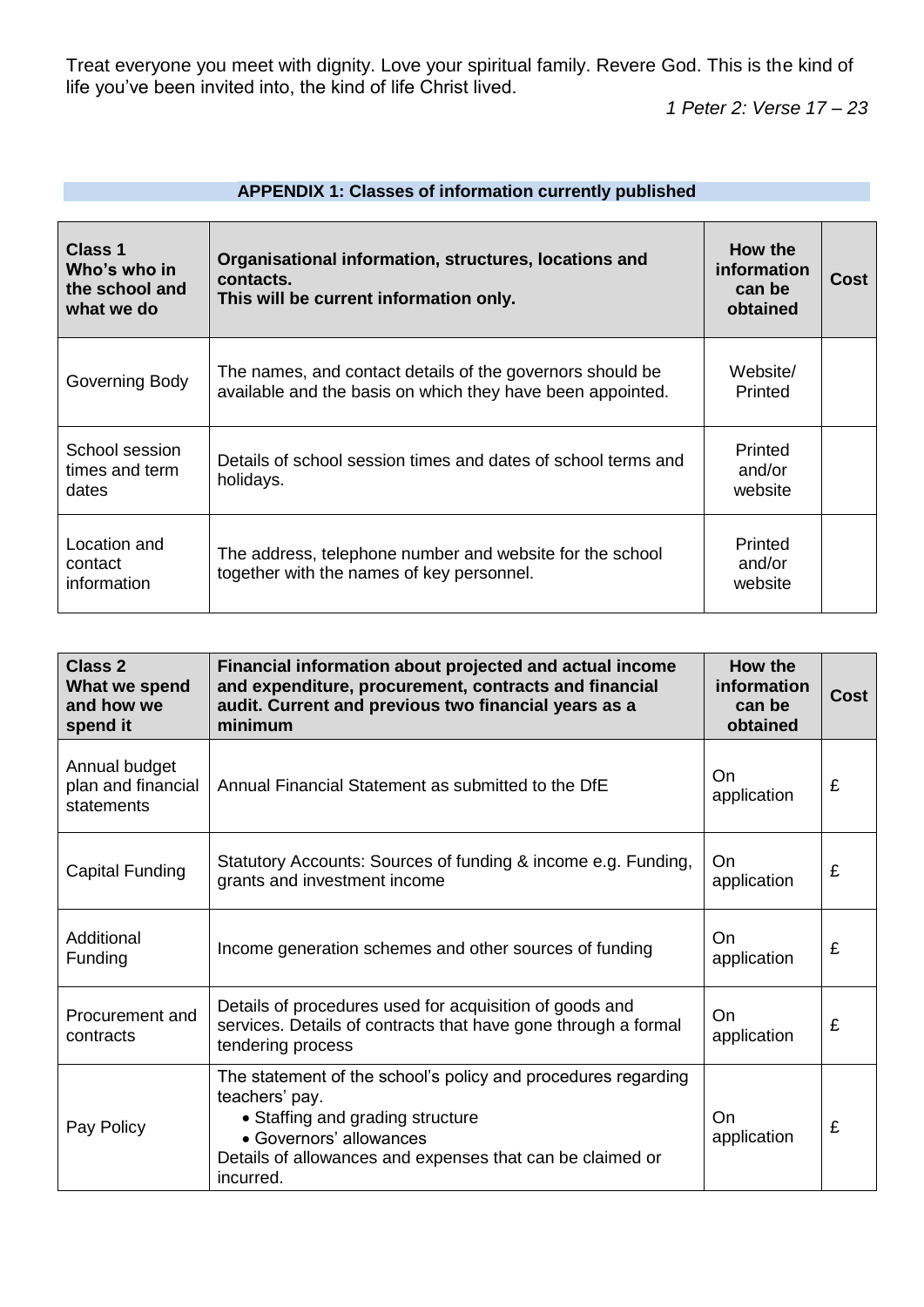*1 Peter 2: Verse 17 – 23*

| Class 3<br><b>What our</b><br>priorities are<br>and how we are<br>doing                    | Strategies and plans, performance indicators, audits,<br>inspections and reviews. Current information as a<br>minimum                                                                                                                                                                                                                                                                                                                                                                                                                                                                                            | How the<br>information<br>can be<br>obtained | <b>Cost</b> |
|--------------------------------------------------------------------------------------------|------------------------------------------------------------------------------------------------------------------------------------------------------------------------------------------------------------------------------------------------------------------------------------------------------------------------------------------------------------------------------------------------------------------------------------------------------------------------------------------------------------------------------------------------------------------------------------------------------------------|----------------------------------------------|-------------|
| should normally be included.<br>School profile<br>$\bullet$<br>$\bullet$<br>be available.) | Below is a list of the type of information that we would expect schools to have readily available for<br>publication. Any other reports or recorded information showing the school's planned or actual performance<br>Government-supplied performance data - Summary of latest Ofsted report*<br>The required narrative sections covering areas such as: successes during the year; areas of<br>improvement; efforts to meet the individual needs of every child; pupil's health, safety and support;<br>post-Ofsted action plan; and links with parents and the community (* the full Ofsted report should also |                                              |             |
| Performance<br>management<br>information                                                   | Performance management policy and procedures adopted by<br>the governing body.                                                                                                                                                                                                                                                                                                                                                                                                                                                                                                                                   | Printed                                      |             |
| Schools future<br>plans                                                                    | Any major proposals for the future of the school involving, for<br>example, consultation or a change in school status.                                                                                                                                                                                                                                                                                                                                                                                                                                                                                           | Printed                                      | £           |
| <b>Child Protection</b>                                                                    | The policies and procedures that are in place to ensure that<br>functions are exercised with a view to safeguarding and<br>promoting the welfare of children in compliance with any<br>guidance issued by the Secretary of State.                                                                                                                                                                                                                                                                                                                                                                                | Printed<br>and/or<br>website                 |             |
|                                                                                            |                                                                                                                                                                                                                                                                                                                                                                                                                                                                                                                                                                                                                  |                                              |             |

| Class 4<br>How we make<br>decisions                                         | Decision-making processes and records of decisions.<br>Current and previous three years as a minimum.                                                                                                                                                                                                                                                                                  | How the<br>information<br>can be<br>obtained | Cost |
|-----------------------------------------------------------------------------|----------------------------------------------------------------------------------------------------------------------------------------------------------------------------------------------------------------------------------------------------------------------------------------------------------------------------------------------------------------------------------------|----------------------------------------------|------|
| <b>Admissions</b><br>policy / decisions                                     | The school's admission arrangements and procedures,<br>together with information about the right of appeal. Individual<br>admission decisions would not be expected to be published,<br>but information on application numbers/patterns of successful<br>applicants (including criteria on which applications were<br>successful) should be if this information is held by the school. | Printed                                      | £    |
| Minutes of<br>meetings of the<br>Governing body<br>and its<br>subcommittees | Minutes, agendas and papers considered at such meetings<br>should be published as soon as practicable, with the exception<br>of information that is properly considered to be private to the<br>meeting                                                                                                                                                                                | Printed                                      |      |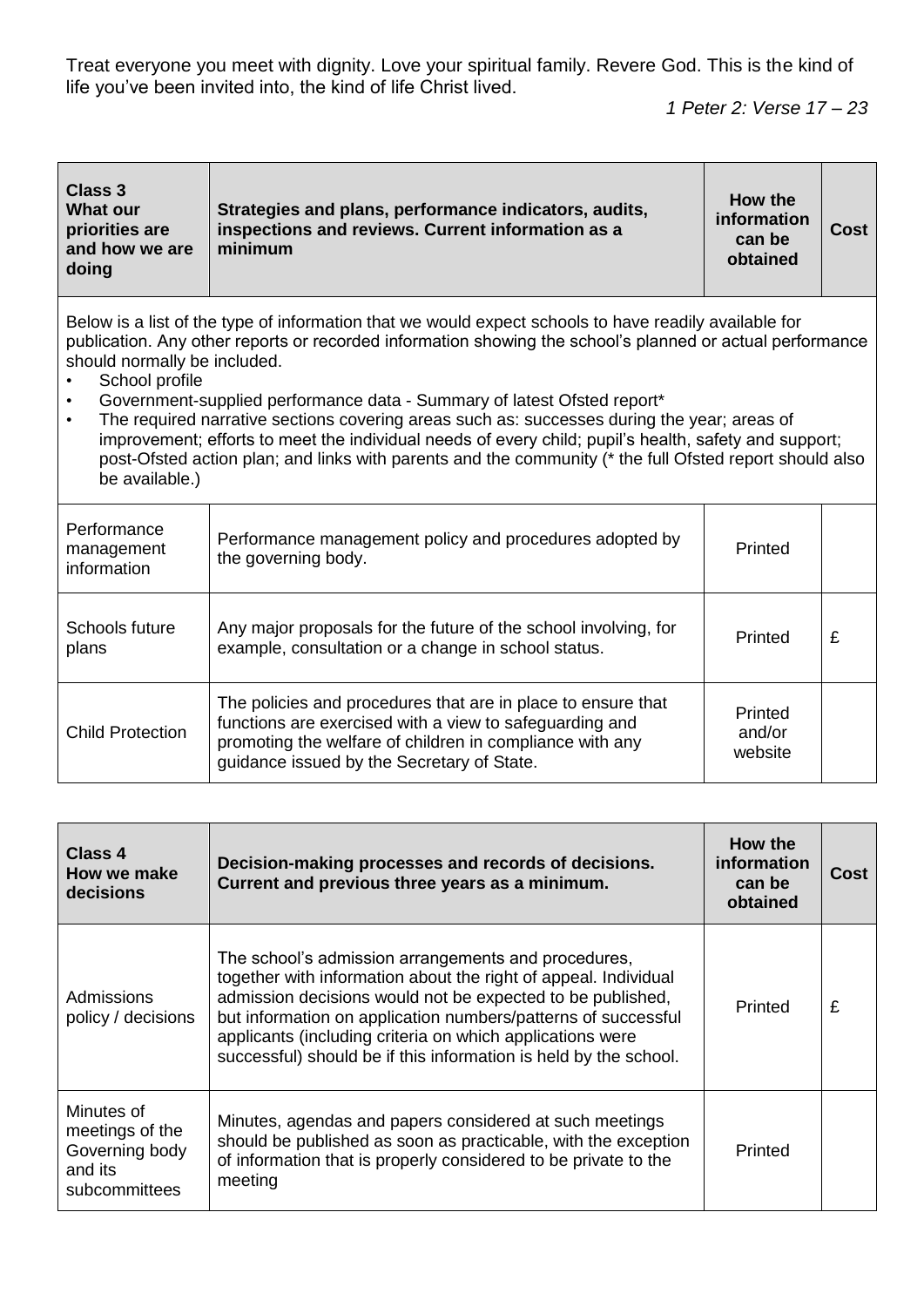| <b>Class 5</b><br>Our policies and<br>procedures              | Current written protocols, policies and procedures for<br>delivering our services and responsibilities. Current<br>information only.                                                                                                                                                                                                                                                                                       | How the<br>information<br>can be<br>obtained | <b>Cost</b> |
|---------------------------------------------------------------|----------------------------------------------------------------------------------------------------------------------------------------------------------------------------------------------------------------------------------------------------------------------------------------------------------------------------------------------------------------------------------------------------------------------------|----------------------------------------------|-------------|
| School policies                                               | This will include school policies and procedures together with<br>other information related to the school such as charging and<br>remissions policy, health and safety and risk assessment,<br>complaints procedure, staff conduct policy, discipline and<br>grievance policies, pay policy, staffing structure implementation<br>plan. It will also include policies and procedures for handling<br>information requests. | Printed<br>and/or<br>website                 |             |
| Pupil and<br>Curriculum<br>policies                           | This will include such policies as home-school agreement,<br>curriculum, sex education, special educational needs,<br>accessibility, race equality, collective worship, careers<br>education (Key Stage 4 pupils) and pupil discipline.                                                                                                                                                                                    | Printed<br>and/or<br>website                 |             |
| Records<br>management and<br>personal data<br>policies        | This will include information security policies, records retention,<br>destruction and archive policies and data protection (including<br>data sharing) policies.                                                                                                                                                                                                                                                          | Printed                                      |             |
| Equality and<br>diversity                                     | This will also include policies, schemes, statements,<br>procedures and guidelines relating to equal opportunities.                                                                                                                                                                                                                                                                                                        | Printed<br>and/or<br>website                 |             |
| Policies and<br>procedures for<br>the recruitment of<br>staff | If vacancies are advertised as part of recruitment policies,<br>details of current vacancies will be readily available.                                                                                                                                                                                                                                                                                                    | Printed                                      |             |
| Charging<br>regimes and<br>policies                           | Details of any statutory charging regimes should be provided.<br>Charging policies should include charges made for information<br>routinely published. They should clearly state what costs are to<br>be recovered, the basis on which they are made, and how they<br>are calculated.                                                                                                                                      | Printed<br>and/or<br>website                 |             |

| Class 6<br><b>Lists and</b><br>registers                | Currently maintained list and registers only                                                                                                                                                                         | How the<br>information<br>can be<br>obtained | Cost |
|---------------------------------------------------------|----------------------------------------------------------------------------------------------------------------------------------------------------------------------------------------------------------------------|----------------------------------------------|------|
| Curriculum<br>circulars and<br>statutory<br>instruments | Statutory Instruments (for example Regulations), departmental<br>circulars and administrative memoranda sent to the Head<br>Teacher/Governing Body concerning the curriculum.                                        | Printed                                      |      |
| Disclosure logs                                         | If a school produces a disclosure log indicating the information<br>provided in response to requests, it should be readily available.<br>Disclosure logs are recommended as good practice.                           | Printed                                      |      |
| Asset register                                          | We would expect some information from capital asset registers<br>to be available, if such registers are held.<br>Any information the school is currently legally required to hold<br>in publicly available registers | Printed                                      |      |
| The services we<br>offer                                | Information about the services the school provides including<br>leaflets, guidance and newsletters. Current information only.                                                                                        |                                              |      |